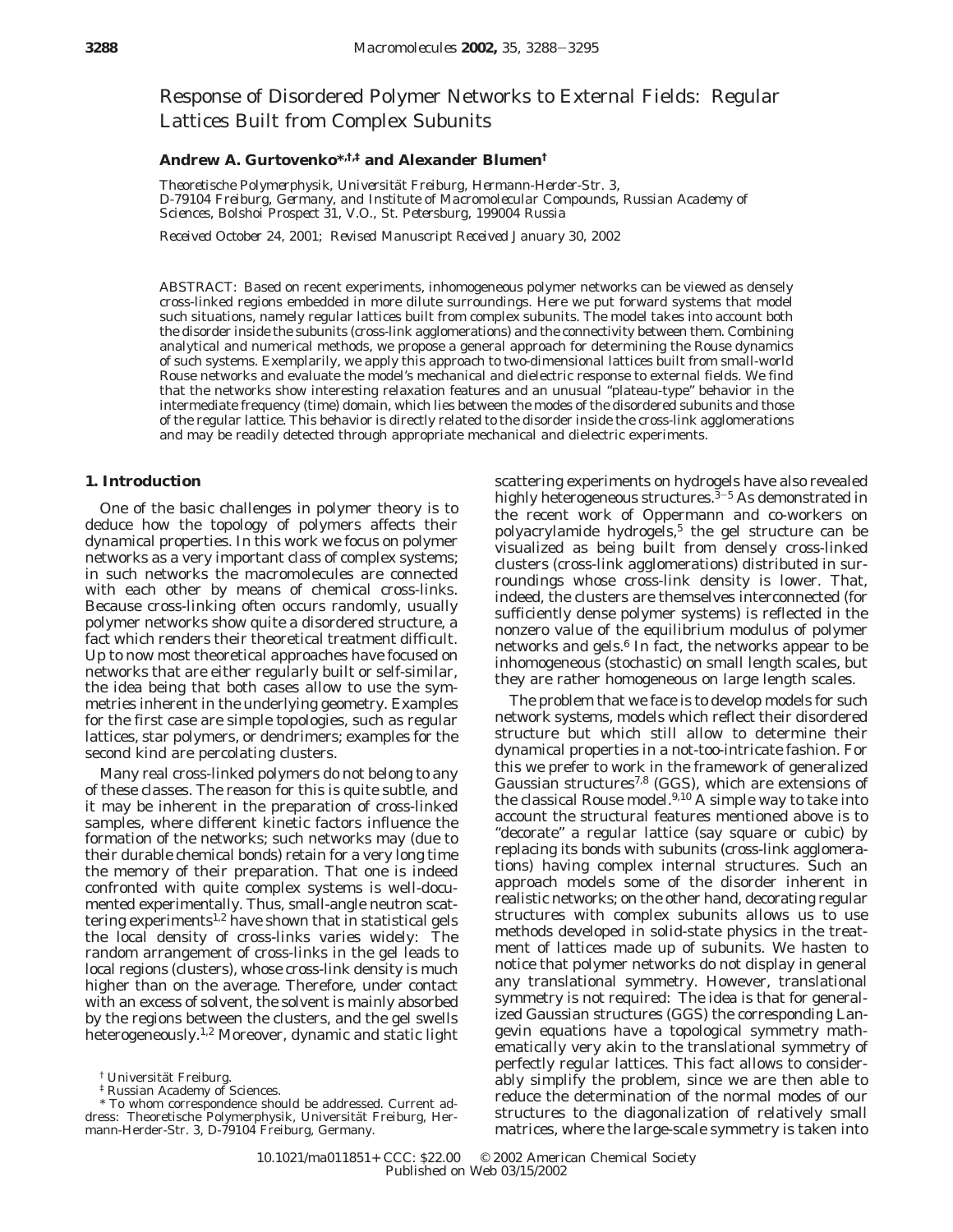

**Figure 1.** Three-dimensional cubic lattice built from complex subunits with arbitrary internal structure. Shown is one elementary cell of the regular lattice and the internal structure of one subunit (surrounded by a dashed line).

account through judiciously chosen boundary conditions, reflected in the appearance of corresponding phase factors.

The paper is organized as follows. In the next section we introduce our model for the polymer networks and gels mentioned, namely regular lattices built from complex subunits. In section 2 we also discuss the dynamical features which we are interested in, given that the usual dynamic experiments measure the mechanical and dielectric response of polymer networks to external fields. Section 3 is devoted to solving the dynamical problems which arise in this context for networks built from complex subunits. Exemplarily, in section 4 we apply our general formalism to disordered polymer networks using as subunits small-world Rouse networks (SWRN), which we introduce and discuss. In fact, SWRNs are quite disordered, a fact which leaves its mark on the experimental patterns obtained through mechanical and dielectric relaxation measurements. Finally, in section 5 we end with a short summary and conclusions.

# **2. Mechanical and Dielectric Relaxation of Generalized Gaussian Structures**

To model the gels and networks discussed in the Introduction, we start from topologically regular lattices; then we replace the bonds connecting their vertexes with complex subunits, which may have arbitrary internal architectures. In this way we take into account the two basic features of the polymeric gels discussed above: We can account for the disorder inside the crosslink agglomerations through the judicious choice of subunits; the global connectivity of the network (which on long length scales is quite regular) is given by the regular lattice. In Figure 1 we display one possible elementary cell of such a network, where we have, for simplicity, depicted it as a part of a three-dimensional network, related to a simple cubic lattice. As will be evident in the following, one may use other basic lattices. Furthermore, we take all the subunits to have the same topological internal structure. In this case, as we proceed to show, the long-range regularity of the network allows us to simplify the problem using Floquet's theorem (whose special case in solid-state physics is Bloch's theorem $11-13$ ).

We perform our study in the framework of the Rouse model<sup>9,10</sup> and of its extensions called generalized Gaussian structures<sup>7,8</sup> (GGS). A GGS (full network) consists

of beads connected to each other by springs (with elasticity constant *K*) and subject to the friction constant *ú*, which arises from the interaction with the solvent or with the effective viscous medium.10 In the Langevin framework, the position vector  $\mathbf{R}_i(t)$  of the *l*th bead of the network (GGS), subject to the external force  $\mathbf{F}_l(t)$ , obeys

$$
\zeta \frac{\mathrm{d} \mathbf{R}_l(t)}{\mathrm{d} t} + K \sum_{m=1}^{N_{\text{tot}}} A_{lm} \mathbf{R}_m(t) = \mathbf{F}_l(t) + \zeta \mathbf{w}_l(t) \qquad (1)
$$

where  $A = \{A_{lm}\}\$ is the connectivity matrix of the GGS (see refs 7 and 14 for details), *ú***w***l*(*t*) is the thermal noise (here assumed to be Gaussian, with zero mean value), and  $N_{\text{tot}}$  is the total number of elements (beads) in the system considered. The linear system of differencedifferential equations, eq 1, can be completely solved through the diagonalization of the matrix **A**, a procedure which involves in general determining both the eigenvalues and the eigenfunctions of **A**. As shown in the next section, the procedure simplifies for structures akin to those of Figure 1.

Let us outline now the measurable relaxation quantities, which we are interested in and which are experimentally accessible. In general, mechanical and dielectric relaxations are well-established techniques in polymer physics. In typical mechanical experiments one measures the complex (shear) modulus  $G^*(\omega)$  as response to a harmonic strain field. For the structures considered here (GGS) one has for *G*′(*ω*), the real, and for  $G''(\omega)$ , the imaginary component of the complex dynamic modulus *G*\*(*ω*):10

$$
G'(\omega) = \nu k_{\rm B} T \frac{1}{N_{\rm tot} \sum_{i=2}^{N_{\rm tot}} \frac{(\omega \tau_0 / 2\lambda_i)^2}{1 + (\omega \tau_0 / 2\lambda_i)^2}
$$
 (2)

and

$$
G'(\omega) = \nu k_{\rm B} T \frac{1}{N_{\rm tot} \varepsilon^2} \frac{\omega \tau_0 / 2 \lambda_i}{1 + (\omega \tau_0 / 2 \lambda_i)^2}
$$
(3)

In eqs 2 and 3  $\nu$  is the number of polymer segments (beads) per unit volume,  $\tau_0 = \zeta/K$ , and the  $\lambda_i$  are the eigenvalues of the connectivity matrix **A** of the GGS. In eqs 2 and 3 we have neglected the vanishing eigenvalue denoted by  $\lambda_1 = 0$ , which corresponds to the translation of the whole GGS and which may influence  $G''(\omega)$  only in the very close vicinity of  $\omega = 0$ . The components  $G'(\omega)$  and  $G''(\omega)$  are usually called storage and loss modulus, respectively.6

Now the dynamic modulus *G*\*(*ω*) is related in the time domain to the relaxation modulus *G*(*t*) (the response of the stress to a shear jump) through

$$
G^*(\omega) = i\omega \int G(\tau) \exp(-i\omega \tau) d\tau \qquad (4)
$$

From eqs 2 and 3 *G*(*t*) obeys

$$
G(t) = v k_{\rm B} T \frac{1}{N_{\rm tot} \sum_{i=2}^{N_{\rm tot}} \exp\left(-t \frac{2\lambda_i}{\tau_0}\right)}
$$
(5)

Furthermore, the mechanical relaxation of viscoelastic materials can be alternatively described (apart from moduli) by means of the relaxation spectrum *H*(*τ*) (i.e.,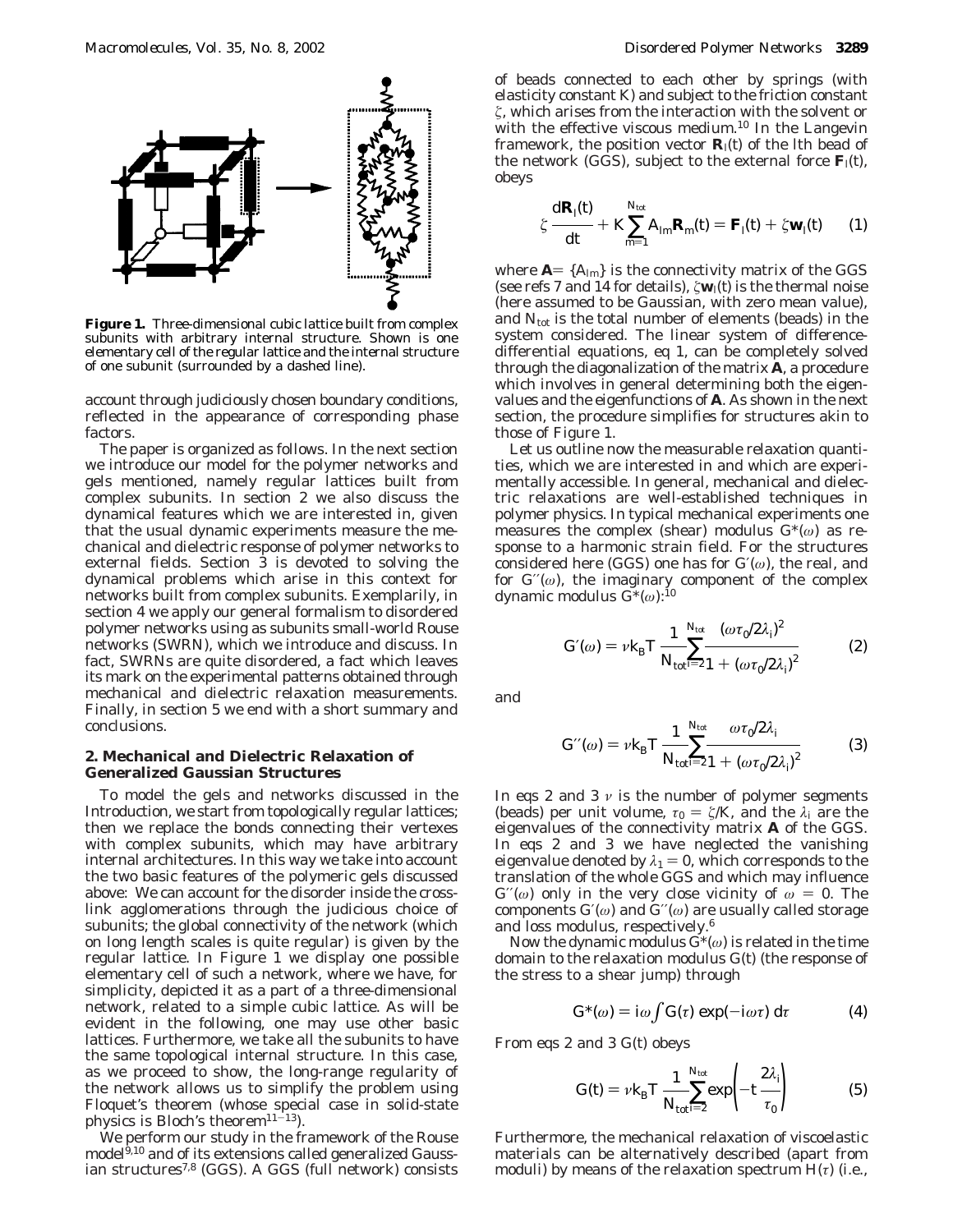the distribution function of relaxation times *τ* on a logarithmic scale), which is connected with the relaxation modulus  $G(t)$  through<sup>6</sup>

$$
G(t) = \int_0^\infty H(\tau) \exp(-t/\tau) \, \mathrm{d} \ln \tau \tag{6}
$$

Note that the factor 2 in the exponents of eq 5 (equivalently, in the relaxation times  $\tau_i = \tau_0/2\lambda_i$  arises from the second moment of the displacements involved in computing the stress; see the evaluation of *G*\*(*ω*) and, correspondingly, of *G*(*t*) in ref 10.

The dielectric relaxation forms are based on the frequency-dependent complex dielectric susceptibility,  $\epsilon^*(\omega)$ . Now one focuses usually on

$$
\Delta \epsilon^*(\omega) = \frac{\epsilon^*(\omega) - \epsilon_{\infty}}{\epsilon_0 - \epsilon_{\infty}} \tag{7}
$$

where  $\epsilon_0$  and  $\epsilon_{\infty}$  denote the limiting low- and highfrequency dielectric constants, respectively. In general, subjecting polar molecules embedded in nonpolar solvents to an alternating electric field  $E = E_0 \exp(i\omega t)$ leads to the  $\Delta \epsilon^*(\omega)$  response:<sup>15</sup>

$$
\Delta \epsilon^*(\omega) \simeq \int_0^\infty \left( -\frac{\mathrm{d}}{\mathrm{d}t} C_0(\mathbf{M}; t) \right) \exp(-i\omega t) \, \mathrm{d}t \qquad (8)
$$

when the local fields are not important. In eq 8 the quantity  $C_0(\mathbf{M};t)$  is the normalized autocorrelation function of the total dipole moment **M**(*t*) of the system,

$$
C_0(\mathbf{M};t) = \frac{\langle \mathbf{M}(0) \mathbf{M}(t) \rangle}{\langle \mathbf{M}^2(0) \rangle}
$$
(9)

We focus here on the dielectric response of GGSs, which possess dipole moments directed along their bonds (type A according to Stockmayer's classification).16-<sup>18</sup> We assign a longitudinal dipole moment **m***<sup>j</sup>* to each bond *j* of the GGS; the magnitude of each  $\mathbf{m}_i$  is directly proportional to the length of the *j*th bond, but its orientation is arbitrary. Therefore, the total dipole moment **M**(*t*) of the GGS is given by

$$
\mathbf{M}(t) = \sum_{j=1}^{N_b} \mu_j \mathbf{P}_j(t) \tag{10}
$$

where  $N_b$  is the number of bonds of the GGS,  $\mu_j = I_{jk}$  is the dipole moment per unit length,  $l_i \in \{+1, -1\}$  gives the orientation, and  $P_j = R_l - R_m$  is the vector of the *j*th bond between the *l*th and the *m*th GGS beads. We consider here the special situation in which the *lj*, i.e., the orientations of the dipole moments  $\{\mathbf{m}_i\}$  along the bonds, are random and uncorrelated. Then one has, averaged over all possible orientation distributions,

$$
\langle \langle \mathbf{M}(0) | \mathbf{M}(t) \rangle \rangle_{or} = \sum_{j=1}^{N_b} \sum_{k=1}^{N_b} \mu^2 \langle J_j I_k \rangle_{or} \langle \mathbf{P}_j(0) | \mathbf{P}_k(t) \rangle =
$$

$$
\mu^2 \sum_{j=1}^{N_b} \langle \mathbf{P}_j(0) | \mathbf{P}_j(t) \rangle \tag{11}
$$

since  $\langle I_j I_k \rangle_{\text{or}} = \delta_{jk}$ . The combination of coordinates of GGS beads involved in the quantity  $\langle \langle \mathbf{M}(0) \mathbf{M}(t) \rangle \rangle$ <sub>or</sub>, eq 11, is directly related to that in the potential energy  $U(\{R\})$ of the GGS, which enters in the Langevin equation:

$$
U({\{R\}}) = \frac{K_{\{N_b\}}^{N_b}}{2} P_j^2
$$
 (12)

Using this fact, one can reduce the normalized autocorrelation function of the total dipole moment  $C_0(\mathbf{M};t)$  to the following simple form (see the detailed derivation in the Appendix):

$$
C_0(\mathbf{M};t) = \frac{1}{N_{\text{tot}}}\sum_{i=1}^{N_{\text{tot}}} \exp(-\lambda_i t/\tau_0)
$$
(13)

where  $N_{\text{tot}}$  and the  $\lambda_i$  are as before. Note that the approach presented here is very similar to that developed for the dielectric relaxation of regular meshlike networks built from macromolecules with longitudinal dipole moments19 as well as to that for the dielectric relaxation of small-world Rouse networks.20

Inserting now eq 13 in eq 8 leads to the dielectric susceptibility  $\Delta \epsilon^*$ ; expressing it in terms of its real and imaginary parts,  $\Delta \epsilon^* = \Delta \epsilon' - i \Delta \epsilon''$ , one finds

$$
\Delta \epsilon'(\omega) = \frac{1}{N_{\text{tot}} \sum_{i=2}^{N_{\text{tot}}} \frac{1}{1 + (\omega \tau_0 / \lambda_i)^2}}
$$
(14)

and

$$
\Delta \epsilon''(\omega) = \frac{1}{N_{\text{tot}} \sum_{i=2}^{N_{\text{tot}}} \frac{\omega \tau_0 / \lambda_i}{1 + (\omega \tau_0 / \lambda_i)^2}}
$$
(15)

For the model considered here we thus have a straightforward correspondence between the mechanical and dielectric relaxation forms; from eqs 2, 3, 14, and 15 one sees readily that

$$
\Delta \epsilon'(\omega) = 1 - G'(2\omega)/\nu k_{\rm B}T \tag{16}
$$

and

$$
\Delta \epsilon''(\omega) = G''(2\omega)/\nu k_{\rm B}T \tag{17}
$$

hold. One may furthermore note that the dielectric susceptibility, eqs  $13-15$ , is determined by relaxation times which are twice larger than those appearing in the expressions of mechanical relaxation, eqs 2, 3, and 5. We like to emphasize that for calculating *G*(*t*), *G*<sup>\*</sup>(ω), and Δ $\epsilon$ <sup>\*</sup>(ω) we need only the eigenvalues  $λ<sub>i</sub>$  (or the relaxation times  $\tau_i$ ) of the GGS, but not the corresponding eigenfunctions. In fact, such relaxation characteristics (which are determined by the eigenvalues only) simplify the solution of the dynamical problems considered here.

#### **3. Lattices Consisting of Subunits**

In this section we consider the dynamics of networks consisting of a topologically regular lattice, decorated with subunits (see Figure 1). The simplest realization for the subunits between lattice vertexes is the standard linear Rouse chain. In this case the problem can be solved analytically for regular 2D and 3D lattices.<sup>21-24</sup> Basic feature is that for such Rouse chain subunits the relaxation spectrum  $H(\tau)$  of the networks, eq 6, displays two characteristic domains; these correspond to the small-scale (intrachain) motions and to the large-scale (interchain) motions of the network.<sup>21-24</sup> The intrachain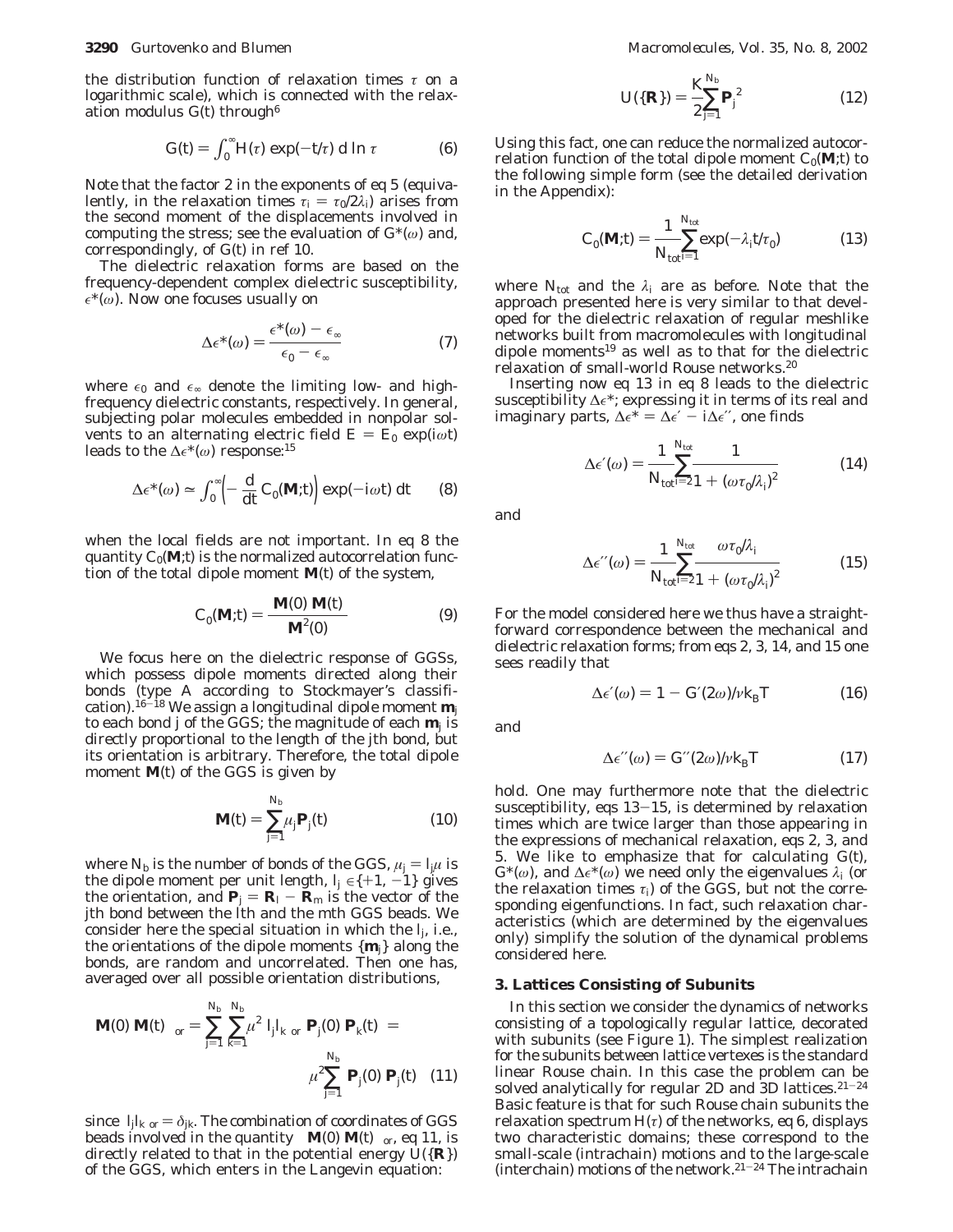part of the spectrum reproduces closely the spectrum of single Rouse chains and goes as  $\tau^{-1/2}$ . For longer times the relaxation spectrum obeys a power law,  $H(\tau) \sim$  $τ<sup>-α</sup>$ , related to an almost pure lattice relaxation. The exponent  $\alpha$  depends on the lattice type considered,  $\alpha$  =  $d\overline{2}$ , where  $d$  is the topological lattice dimension;  $\alpha$ equals  $3/2$  for 3D cubic<sup>21,22</sup> and 1 for 2D square<sup>23,24</sup> lattices. Note that based on eq 6, which relates *G*(*t*) to *H*(*τ*), the form *H*(*τ*)  $\sim \tau^{-\alpha}$  leads, by insertion, to *G*(*t*)  $\sim$  $t^{-\alpha}$ , with the same value of  $\alpha$ . Furthermore, for these networks the maximal relaxation time of the Rouse chains between the vertexes and the minimal relaxation time of the lattice were found to be equal. $21-24$ 

We now return to our general case and focus on a (topologically) three-dimensional cubic lattice whose vertexes are connected by identical subunits of arbitrary topology. The elementary cell of the lattice is denoted by a three-component index  $\Omega = (\alpha, \beta, \gamma)$  where α, *β*, and *γ* range from 1 to *N*. Such a cell contains a vertex and three subunits of *n* beads each; i.e., it consists of *s*  $= 3n + 1$  beads, which we number by the index  $j \in$ {1...*s*}. The whole network consists then of *sN*<sup>3</sup> beads, numbered as  $(j, \Omega)$  =  $(j, \alpha, \beta, \gamma)$ . We can now simplify the determination of the eigenvalues of the connectivity matrix **A** of our system by making use of its topological symmetry. With help of the above notations, we rewrite the elastic term in the Langevin equations of motion (which is determined through the topology of the network) in the following way:

$$
\sum_{m=1}^{N_{\text{tot}}} A_{lm} \mathbf{R}_m(t) = \sum_{i=1}^s \sum_{\Omega'} A_{j\Omega i\Omega'} \mathbf{R}_{i\Omega'}(t) = \sum_{i=1}^s A_{j\Omega i\Omega} \mathbf{R}_{i\Omega}(t) + \sum_{i=1}^s \sum_{\Omega'} A_{j\Omega i\Omega'} \mathbf{R}_{i\Omega'}(t) \tag{18}
$$

where we let  $I \rightarrow (j, \Omega)$  and  $m \rightarrow (i, \Omega')$ . Because of obvious symmetries, we may set in eq 18  $B_{ji}^{(\text{int})} \equiv A_{j\Omega} \Omega$ and  $B_{ji}^{\text{(ext)}}(\Delta) \equiv B_{ji}^{\text{(ext)}}(\Omega - \Omega') \equiv A_{j\Omega/\Omega'}$ , which leads to

$$
\sum_{m=1}^{N_{\text{tot}}} A_{lm} \mathbf{R}_m(t) = \sum_{i=1}^s B_{ji}^{(\text{int})} \mathbf{R}_{i\Omega}(t) + \sum_{i=1}^s \sum_{\Delta} B_{ji}^{(\text{ext})}(\Delta) \mathbf{R}_{i\Omega - \Delta}(t)
$$
(19)

where **<sup>∆</sup>** ) **<sup>Ω</sup>** - **<sup>Ω</sup>**′ is the relative distance between the lattice cells **Ω** and **Ω**′, measured in units of number of cells. In eq 19 the matrix  $\mathbf{B}^{(\text{int})} = \{B_{ji}^{(\text{int})}\}\$  is the con-<br>nectivity matrix inside a given cell consisting of sheads nectivity matrix inside a given cell consisting of *s* beads. In contrast, the matrix  $\mathbf{B}^{(\text{ext})}(\Delta) = \{B_{ji}^{(\text{ext})}(\Delta)\}\$  provides the intercell connections: The nonzero elements of the the intercell connections: The nonzero elements of the matrices  $B_{ji}^{\rm (ext)}(\Delta)$  have as values negative integers; a value  $(-l)$  for  $B_{ji}^{(ext)}(\Delta)$  indicates that the total number<br>of connections between head *i* of cell  $\Omega$  and head *i* of of connections between bead *j* of cell **Ω** and bead *i* of  $\text{cell } Ω′ = Ω − Δ$  equals *l*. In the case of a regular lattice built from subunits in the manner of Figure 1, the sum over **∆** in eq 19 runs only over nearest-neighbor cells. Thus, in the 3D cubic network of Figure 1 the cell  $\Omega$  = ( $\alpha$ ,  $\beta$ ,  $\gamma$ ) is directly connected to its following six neighbors:  $(\alpha - 1, \beta, \gamma)$ ,  $(\alpha + 1, \beta, \gamma)$ ,  $(\alpha, \beta - 1, \gamma)$ ,  $(\alpha, \beta + 1, \gamma)$  ( $\alpha, \beta, \gamma - 1$ ) and  $(\alpha, \beta, \gamma + 1)$ ; hence  $\Lambda \in \{1\}$ *â* + 1, *γ*), ( $\alpha$ ,  $\beta$ ,  $\gamma$  - 1), and ( $\alpha$ ,  $\beta$ ,  $\gamma$  + 1); hence,  $\Delta \in \{(1, 0, 0), (-1, 0, 0), (0, 1, 0), (0, -1, 0), (0, 0, 1), (0, 0, -1)\}$ 0, 0),  $(-1, 0, 0)$ ,  $(0, 1, 0)$ ,  $(0, -1, 0)$ ,  $(0, 0, 1)$ ,  $(0, 0, -1)$ .

Because of the symmetry inherent in eq 19, the diagonalization of the connectivity matrix **A** of the network now simplifies. From a formal point of view the situation is very close to solid-state physics (Bravais lattice with a basis). However, one should note that in the arguments leading to eq 19 only the connectivity (a topological feature) entered. Hence, the networks considered here are not required to be translationally invariant. As an example, the positions of the beads  $(j, \Omega)$ ,  $(j, \Omega + \Delta)$ , and  $(j, \Omega + 2\Delta)$  are not related by a single translation operator, as would be (in first-order) the case in a crystal. Here we have a GGS consisting of flexible subunits, whose conformations change widely under the underlying random Brownian forces and hence differ much from cell to cell. Nevertheless, using eq 19, we can proceed quite formally: We apply periodic boundary conditions to the whole GGS network and hence look for solutions to our Langevin equations of the form

$$
\mathbf{R}_{j\Omega}(t) \equiv \mathbf{R}_{j\alpha\beta\gamma}(t) = \sum_{k_1, k_2, k_3} \mathbf{C}_{jk} \exp(i[k_1\alpha + k_2\beta + k_3\gamma]) \exp(-\lambda(\mathbf{k}) t/\tau_0) \tag{20}
$$

In eq 20 *i* is the imaginary unit,  $\tau_0 = \zeta/K$  is a characteristic (minimal) relaxation time of the network system, the  $\mathbf{C}_{jk}$  are constants, and the  $\mathbf{k} = (k_1, k_2, k_3)$ obey

$$
k_1 = \frac{2\pi m_1}{N}
$$
,  $k_2 = \frac{2\pi m_2}{N}$ , and  $k_3 = \frac{2\pi m_3}{N}$  (21)

where the integers *m*1, *m*2, and *m*<sup>3</sup> range from 0 to (*N*  $-$  1). Furthermore, the  $\lambda(\mathbf{k})$  denote the different eigenvalues as functions of the parameter **k**. Distinct from solid-state physics, however, here the three-component vector **k** simply counts the eigenvalues (modes) and is not related to a reciprocal wave vector.

Inserting eqs 20 and 19 into the Langevin equations of motion leads to

$$
\lambda(\mathbf{k})\mathbf{C}_{j\mathbf{k}} = \sum_{i=1}^{s} B_{ji}(\mathbf{k})\mathbf{C}_{j\mathbf{k}}
$$
 (22)

where the elements of the matrix  $\mathbf{B}(\mathbf{k}) = {B_{ii}(\mathbf{k})}$  are given by

$$
B_{ji}(\mathbf{k}) = B_{ji}^{(\text{int})} + \sum_{\Delta} B_{ji}^{(\text{ext})}(\Delta) \exp(-i\mathbf{k} \cdot \Delta) \qquad (23)
$$

We remark that the matrices **B**(**k**) include now all the information concerning the topology (connectivity) inside each cell and also the way in which the cells are connected to each other. There are  $N^3$  different  $\mathbf{B}(\mathbf{k})$ matrices, in which the  $exp(-i\mathbf{k}\cdot\mathbf{\Delta})$  terms describe the phase shifts between the lattice cells. According to eq 22, the problem of finding the eigenvalues of the connectivity matrix **A**, which is a  $(sN^3 \times sN^3)$  matrix, is now reduced to the related problem of determining the eigenvalues of  $N^3$  different  $(s \times s)$  matrices.

We close this section by stressing that the derivation of eq 22 presented here is general and that it holds for an arbitrary topological structure of the subunits involved. Moreover, the 3D cubic lattice considered here is only a particular example of a regular lattice. Our approach can be easily extended to other lattice types. For instance, all the results of this section are valid also for a 2D square lattice built from complex subunits; to describe it one simply has to set  $k_3 = 0$  in all the **k**-dependent equations established so far.

# **4. Numerical Calculations: 2D Regular Lattice Built from SWRN Subunits**

Now we apply our general approach to one particular example of a network model, which allows us to combine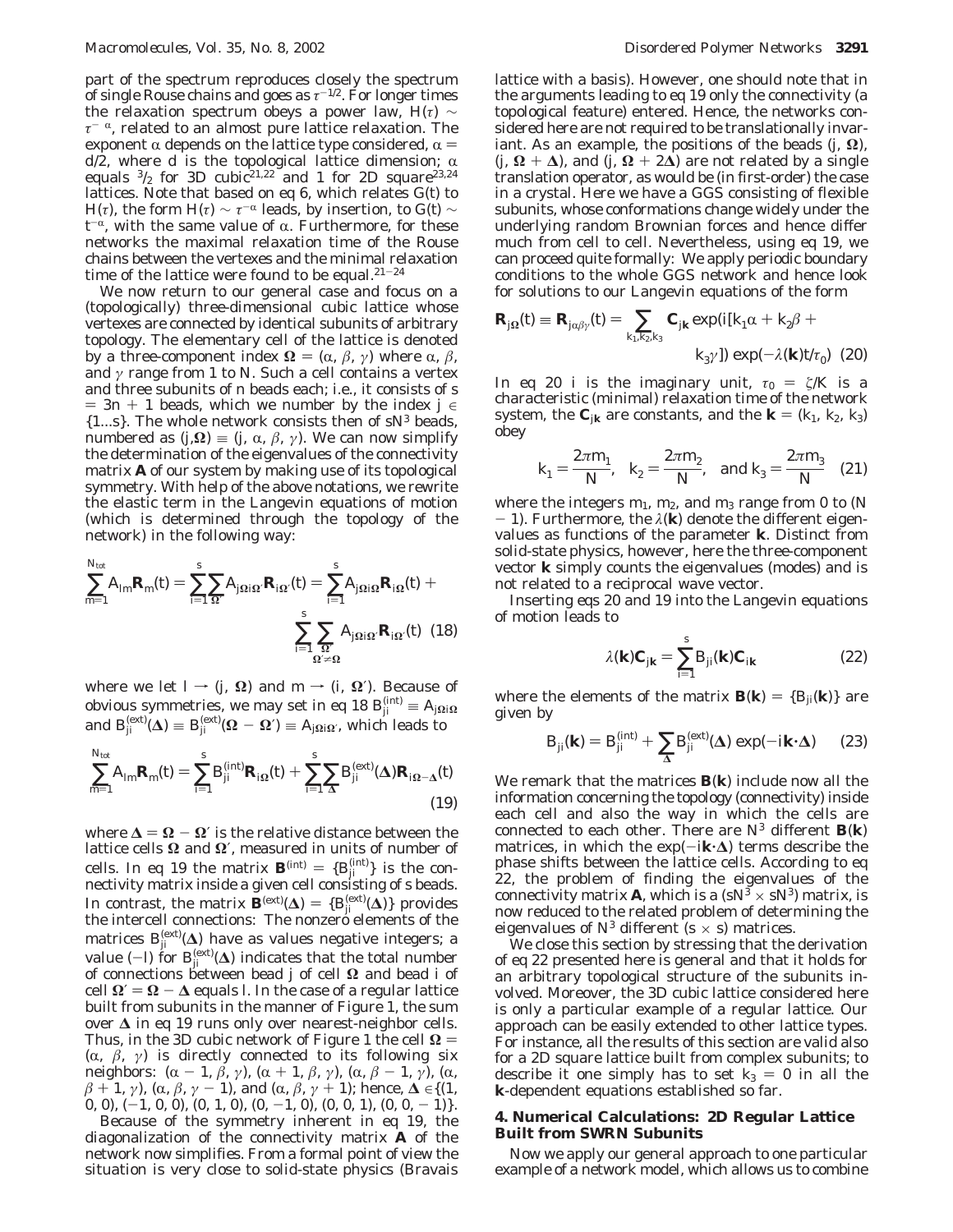

**Figure 2.** A subunit of particular interest: a small-world **Figure 2.** A subunit of particular interest: a sinan-world **Figure 3.** Reduced relaxation modulus *G(t)/vk<sub>B</sub>T* plotted in a matrice in a matrice of the state of the state of the state of the state of the state of the st

high local disorder and mesoscopic order. In the case when cross-linking occurs in very dilute solutions of long flexible macromolecules, different polymer chains may be treated fairly independently of each other. Because of the stochastic features involved (random-walk-type configurations, Gaussian stochastic forces, etc.), monomers distant along the chain backbone may get close in space; then, by means of irradiation such monomers can be chemically cross-linked. It follows that in very dilute solutions cross-link agglomerations are formed mostly from the individual chains, whose (originally distant) monomers get to be cross-linked. On the other hand, this type of cross-link is the hallmark of newly introduced connected structures, the so-called small-world Rouse networks (SWRN).25

In general, small-world networks (SWN)<sup>26,27</sup> are built from an underlying ordered lattice (say one-dimensional), to which one adds (with probability *q*) additional bonds between randomly chosen points. One intriguing property of 1D SWNs consists of the appearance of a so-called pseudogap<sup>28</sup> in the density of states,  $\rho(\lambda)$ , which goes as  $\rho(\lambda) \sim \lambda^{-1/2}$  exp[ $-C/\lambda^{1/2}$ ] for small  $\lambda$ 's. This means that the probability to find nonvanishing eigenvalues very close to 0 is extremely small. Small-world Rouse networks (SWRN) are now built from SWNs, by taking the sites to be Rouse beads and the bonds to be Rouse springs. From a theoretical point of view, we find the SWNs particularly useful, since each class of SWNs is determined by a single *q* parameter. In this work we will focus on such basic SWNs; whether adding bonds according to more complex distribution probabilities (i.e., by accounting for dependences on mutual distances, for correlations in adding bonds, etc.) leads to a more realistic pictures than the basic SWNs is a topic of recent debate.<sup>29,30</sup>

We take thus the lattice subunits to be 1D SWRNs (see Figure 2) and study the mechanical and dielectric response of a 2D square lattice composed of such SWRNs. In the SWRN construction we start from a linear Rouse chain consisting of *n* beads connected by elastic springs. Then we connect (by means of additional springs) each bead of the chain in a random way (with probability *q*/*n*) to some other bead (cf. ref 25); see Figure 2. This leads to one specific, *q*-dependent SWRN realization. Finally, we use this SWRN realization as



double-logarithmic scales vs the reduced time  $t/\tau_0$ . Shown are results for two extreme realizations (out of ten) for SWRNbuilt networks with  $q = 0.05$  and  $q = 0.5$ ; see text for details.

subunits of a 2D  $N \times N$  square lattice, obtaining our GGS.

The knowledge of the GGS leads directly to the matrix **A**, which has to be diagonalized; as noted in the previous section, however, we need only to diagonalize its corresponding  $N^2$  **B**(**k**) matrices and thus determine their eigenvalues. For this we use standard routines<sup>31</sup> for the diagonalization of symmetric matrices and determine for each **B**(**k**) its  $s = (2n + 1)$  eigenvalues. As parameters we take in the following calculations  $n = 200$ ,  $N = 20$ and vary *q* and the number of SWRN realizations.

We begin with the calculation of the time-dependent relaxation modulus *G*(*t*) for our GGS. To get an idea of how sample to sample fluctuations influence the results, we start to calculate *G*(*t*) for isolated single SWRNs, which are not yet embedded in the lattice. We focus both on rather small ( $q = 0.05$ ) and on sufficiently large ( $q$  $= 0.5$ ) values for the probability *q* and consider 10 different realizations of the SWRN. Then we use the two extremal *G*(*t*) plots to determine the "worst" SWRN realizations for each *q*. These are then used as subunits of the 2D lattice, for which we again evaluate *G*(*t*).

In Figure 3 we plot in double-logarithmic scales the corresponding curves of the reduced (dimensionless) relaxation modulus  $G(t)/v k_B T$  vs the reduced time  $t/\tau_0$ . As is evident, the differences between the curves of the extremal cases are rather small, and the shapes of the curves are very similar for the two realizations. The curves clearly show the existence of several domains: these are related to the initial relaxation which involves only a few beads, to the relaxation of individual SWRN subunits, to an intermediate domain, and to the dynamics of the underlying square lattice. The spread in the *G*(*t*) curves can be directly attributed to the individual SWRN realizations underlying the disordered network. Moreover, with decreasing *q* the curves become smoother, but the spread due to different SWRN realizations increases. This finding reflects the growing importance of fluctuations for small *q*.

In Figure 4 we plot the relaxation modulus *G*(*t*) of disordered networks, averaged over 100 realizations of SWRN subunits. To display the dependence of *G*(*t*) on disorder (i.e., on *q*), we let *q* take the values 0, 0.05, 0.1, 0.3, and 0.8. The curve  $q = 0$  in Figure 4 corresponds to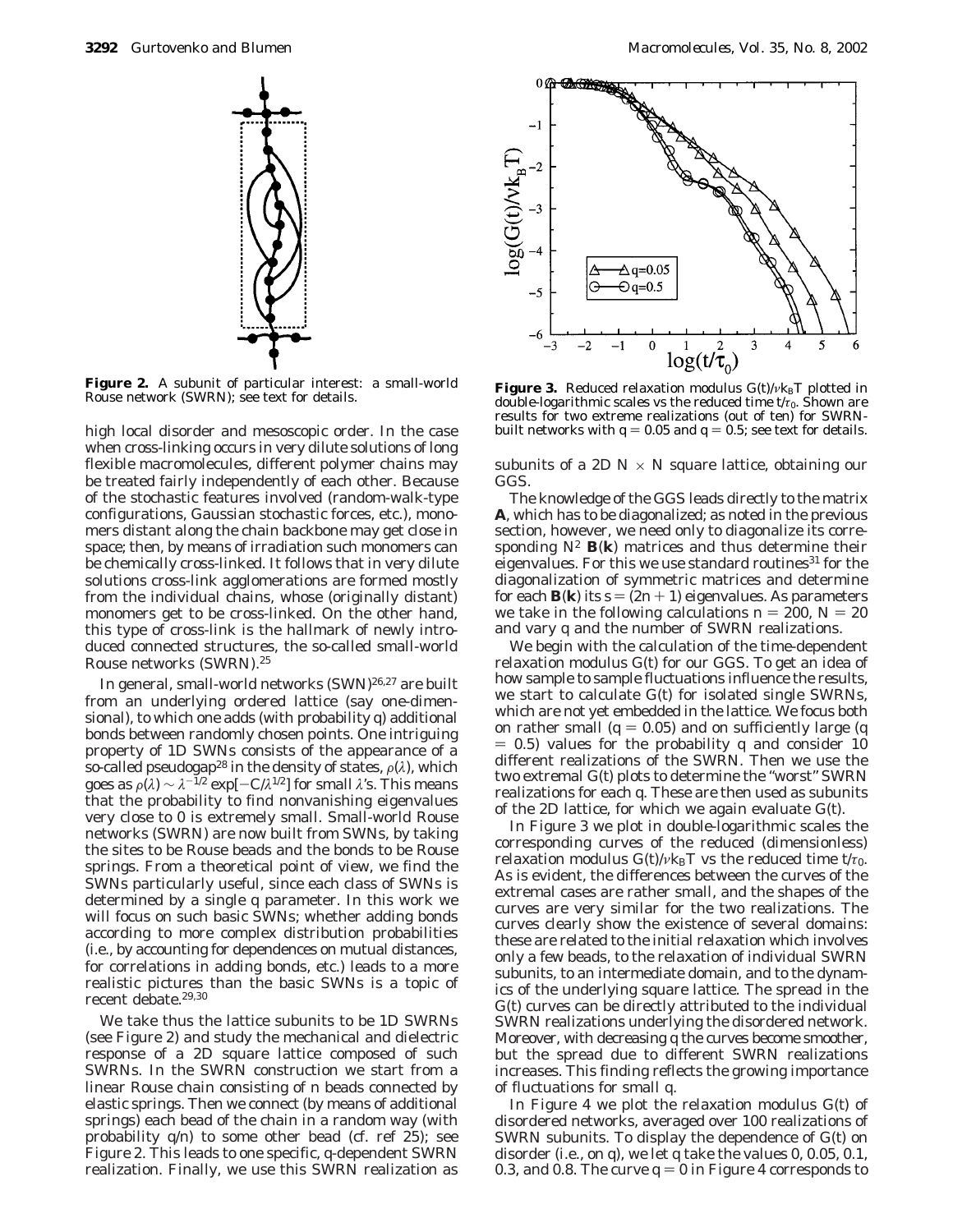

**Figure 4.** Dimensionless relaxation modulus  $G(t)/v k_B T$  vs the reduced time  $t/\tau_0$  in double-logarithmic scales. Shown are results for SWRN-built networks with  $q = 0, q = 0.05, q = 0.05$ 0.1,  $q = 0.3$ , and  $q = 0.8$ . The averaging is performed over 100 distinct SWRN realizations.

the standard linear Rouse chain between lattice junctions.21-<sup>24</sup> From Figure 4 one can distinguish very clearly, for  $q = 0$ , several characteristic time ranges for *G*(*t*): Just after the initial domain,  $t < 10^{-1} \tau_0$ , one can see the region of internal relaxation of the Rouse chain between lattice vertexes, which extends up to  $t < 10^3 \tau_0$ ; this domain is followed, up to times  $t \sim 10^6 \tau_0$ , by the pure lattice relaxation. As remarked in the first paragraph of section 3, for a linear Rouse chain  $(d=1)$  and for a 2D regular lattice  $(d = 2)$  the relaxation modulus scales,  $G(t) \sim t^{-\alpha}$ , where  $\alpha = d/2$ . The crossover from the  $t^{-1/2}$  to the  $t^{-1}$  behavior can be clearly seen in Figure 4 for  $q = 0$  at  $t \approx 10^3 \tau_0$ . Finally, at even longer times one has a simple exponentional decay of *G*(*t*), a feature typical for GGSs of finite size.

We remark, based on Figure 4, that even a small amount of additional bonds introduced into the Rouse chain (i.e.,  $q \neq 0$ ) drastically changes the relaxation form from the simple chain  $(q = 0)$  behavior. With increasing *q* the region of intra-subunit relaxation becomes smaller, because the rigidity of the subunits increases with *q*. We note also that, in contrast to linear Rouse chains, small-world Rouse networks themselves represent an example of systems obeying a non-power-law behavior.<sup>25</sup> Therefore, a simple picture involving several *scaling* regions (as found for  $q = 0$ ) is not observed for  $q \neq 0$ . Moreover, in the case of *q* large we observe in the region intermediate between intra-subunit and lattice relaxation a plateau-type behavior for *G*(*t*).

To gain a better understanding of the dynamic processes going on in the disordered network under study, we compare in Figure 5 for  $q = 0.8$  the relaxation modulus *G*(*t*) of a network built from SWRN subunits to the *G*(*t*) obtained for single SWRN subunits with free and fixed ends. From Figure 5 we infer that, after the internal relaxation of SWRN subunits comes to a close, the lattice relaxation barely starts, which means that at this point in time the lattice junctions are still immobile. We base this assertion on the appearance of a rather wide, plateau-type domain in the network's *G*(*t*) function. In this region (as is evident by inspection of Figure 5), the SWRN subunits of the network behave like SWRNs with fixed end points; this means that there



**Figure 5.** Dimensionless relaxation modulus  $G(t)/v k_B T$  vs the reduced time  $t/\tau_0$  in double-logarithmic scales for  $q = 0.8$ . Displayed are a single, free SWRN (circles), the same SWRN, but with fixed ends (dashed line), and the corresponding, 2D square lattice decorated with such SWRN subunits (solid line).



**Figure 6.** Reduced storage modulus  $G'(\omega)/v k_B T$  plotted in double-logarithmic scales vs the reduced frequency *ωτ*0. Shown are results for networks with  $q = 0$ ,  $q = 0.05$ ,  $q = 0.1$ ,  $q = 0.3$ , and  $q = 0.8$ . The averaging is performed over 100 SWRN realizations.

is little *lattice* relaxation going on in this region. Such a *G*(*t*) behavior is characteristic for the existence of a gap in the relaxation spectrum of the network; the gap extends between the maximal relaxation time of a SWRN subunit and the minimal relaxation time of the lattice.

The same effects are also evident in the storage modulus *G*′(*ω*). We plot in Figure 6 for different *q* values *G*′(*ω*), obtained from averaging over 100 SWRN realizations. We again find that introducing even a small amount of additional springs into the linear Rouse chain (i.e., going to SWRN) changes the character of the  $q =$ 0 curve corresponding to the reqular situation. For large *q* values *G*′(*ω*) displays again very clearly (now as a function of *ω*) a plateau domain, a fact which discloses the existence of a gap in the density of states of the disordered network.

Similar conclusions can also be drawn from the loss modulus *G*′′(*ω*), depicted in Figure 7. However, we find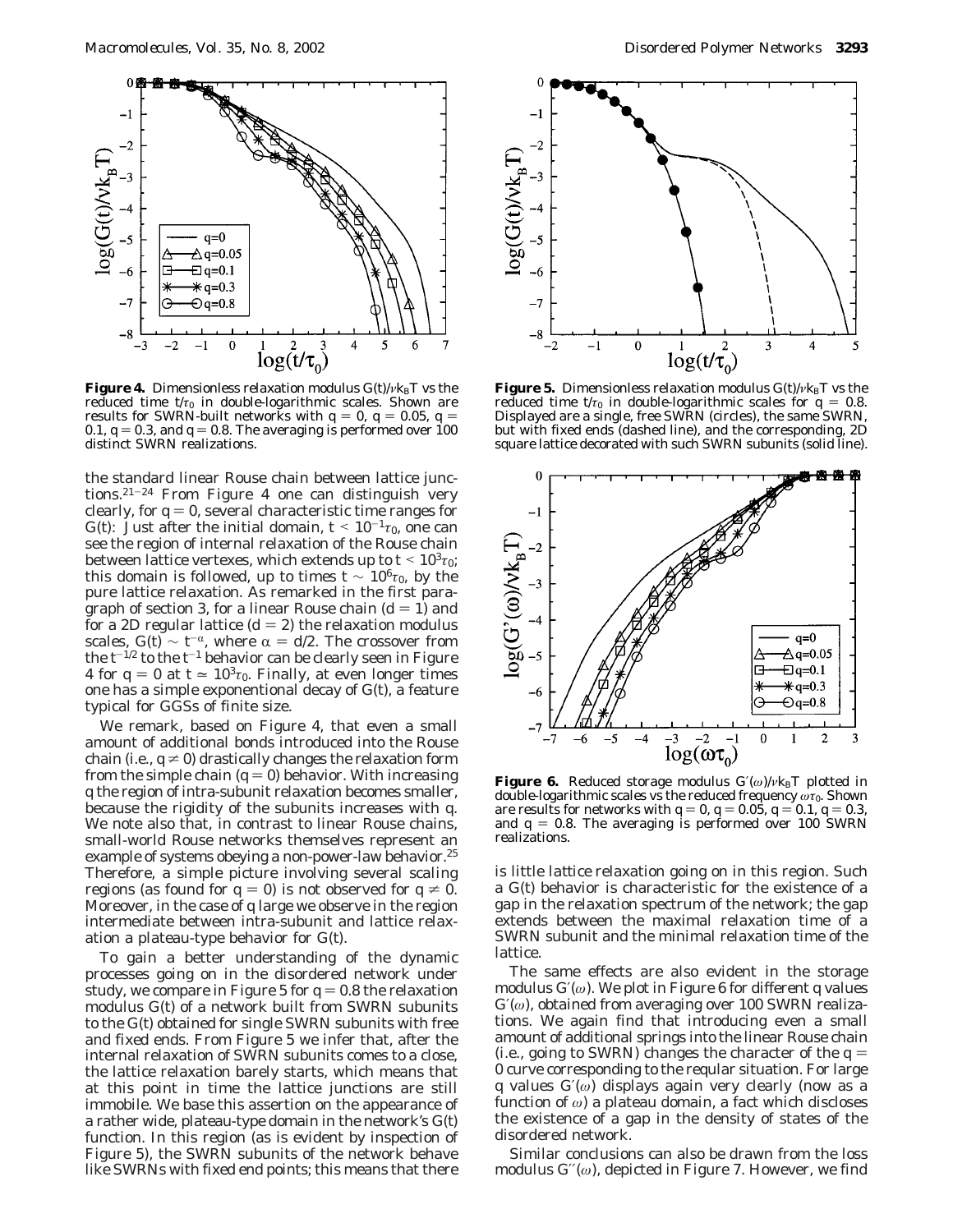

**Figure 7.** Reduced loss modulus  $G'(\omega)/v k_B T$  plotted in double- $\log$ **arithmic scales vs the reduced frequency**  $\omega \tau_0$ . Shown are results for SWRN-built networks with  $q = 0, q = 0.05, q = 0.05$ 0.1,  $q = 0.3$ , and  $q = 0.8$ . The averaging is performed over 100 SWRN realizations.



**Figure 8.** Real part of the dielectric susceptibility ∆′(*ω*) plotted in semilogarithmic scales vs the reduced frequency  $\omega\tau_0$ . Shown are results for networks with  $q = 0, q = 0.05, q = 0.1$ ,  $q = 0.3$ , and  $q = 0.8$ . The averaging is performed over 100 SWRN realizations.

that the curves of  $G''(\omega)$  reflect less clearly than  $G'(\omega)$ the aspects related to the network's disordered structure (cf. Figures 6 and 7). Mathematically, of course, *G*′(*ω*) and *G*′′(*ω*) carry the same information. Now, the quantity *G*′′(*ω*) corresponds to the loss of energy in the system and displays a maximum, whose position is mainly determined by rather high-frequency modes. Given that such modes involve just a few beads, their motion (and hence the maximum's position) depends only weakly on disorder (i.e., on *q*).

We end this exposition of numerical results with quantities related to dielectric relaxation. Given the connection between the mechanical and the dielectric relaxation forms, eqs 16 and 17, we refrain from displaying ∆′′(*ω*) here, since the plots for the loss modulus  $G''(\omega)$  (Figure 7) and the dielectric loss factor  $\Delta \epsilon^{\prime\prime}(\omega)$  differ only by a shift along the frequency axis. Turning to the real part of dielectric susceptibility ∆′(*ω*), we display it in Figure 8 for different *q* values. From Figure 8 one may deduce that with increasing *q* the regions of intra-subunit relaxation become narrower

and that they shift toward high frequencies; these facts are due to the increasing rigidity of the subunits with growing *q*. One may remark, for *q* large, the appearance in ∆′(*ω*) of a steplike, plateau domain. A detailed analysis (not displayed here) shows unambiguously that this plateau is due to the above-mentioned gap in the relaxation spectrum. It follows that the gap can also be evidenced through dielectric relaxation measurements.

## **5. Conclusions**

The main goal of this paper was to understand the role of strong structural inhomogeneities on the dynamic properties of cross-linked polymers. On the basis of recent experimental data, we confined our study to a special class of disorder, namely to the presence of crosslink agglomerations (clusters) in polymer networks and gels. To this purpose we put forward a model, which allows to combine local aspects of disorder with features of mesoscopic order: We focused on (topologically) regular lattices, whose vertexes are connected by complex subunits. Such models take into account the disorder inside the cross-link agglomerations through the subunits and also reflect, through the regular lattice, the mesoscopically rather homogeneous character of the samples. On the basis of the Rouse model and on its GGS extensions, we displayed the response functions of such systems under external fields, situations of much experimental relevance. Exemplarily, we applied the formalism to networks built from highly disodered subunits (small-world Rouse networks, SWRN). We found that for such networks the mechanical and dielectric responses are very sensitive to disorder: Networks built from SWRN subunits show interesting relaxation features and an unusual plateau-type behavior in the frequency (time) domain intermediate between the modes of the subunits and those of the regular lattice. As pointed out, this behavior is related to the existence of a gap in the relaxation spectrum of SWRN-built networks. To our knowledge, such features have not yet been highlighted in the analysis of experiments performed so far. The theoretical results derived in this paper may serve as an incentive to look carefully for such features in future experimental efforts on the dynamics of disordered polymer networks and gels. Our numerical evaluations show that several features of such (locally highly disordered and mesoscopically rather homogeneous) media are amenable to detection through mechanical and dielectric relaxation experiments.

**Acknowledgment.** The authors acknowledge the support of the Alexander von Humboldt Foundation, of the DFG, and of the Fonds der Chemischen Industrie.

#### **Appendix**

We have to calculate the normalized autocorrelation function of the total dipole moment  $C_0(\mathbf{M}; t)$  of the GGS, eq 9. We start with the expression for  $\langle\langle \mathbf{M}(0) \mathbf{M}(t) \rangle\rangle_{\text{or}}$ , eq 11, which can be rewritten as

$$
\langle \langle \mathbf{M}(0) \mathbf{M}(t) \rangle \rangle_{\text{or}} =
$$

$$
\mu^2 \sum_{j=1}^{N_b} \langle (\mathbf{R}_j^{(j)}(0) - \mathbf{R}_m^{(j)}(0)) (\mathbf{R}_j^{(j)}(t) - \mathbf{R}_m^{(j)}(t)) \rangle \tag{A1}
$$

since the vector of the *j*th bond between the *l*th and the *m*th GGS beads is  $P_j = R_j^{(j)} - R_m^{(j)}$ . Here the subscript